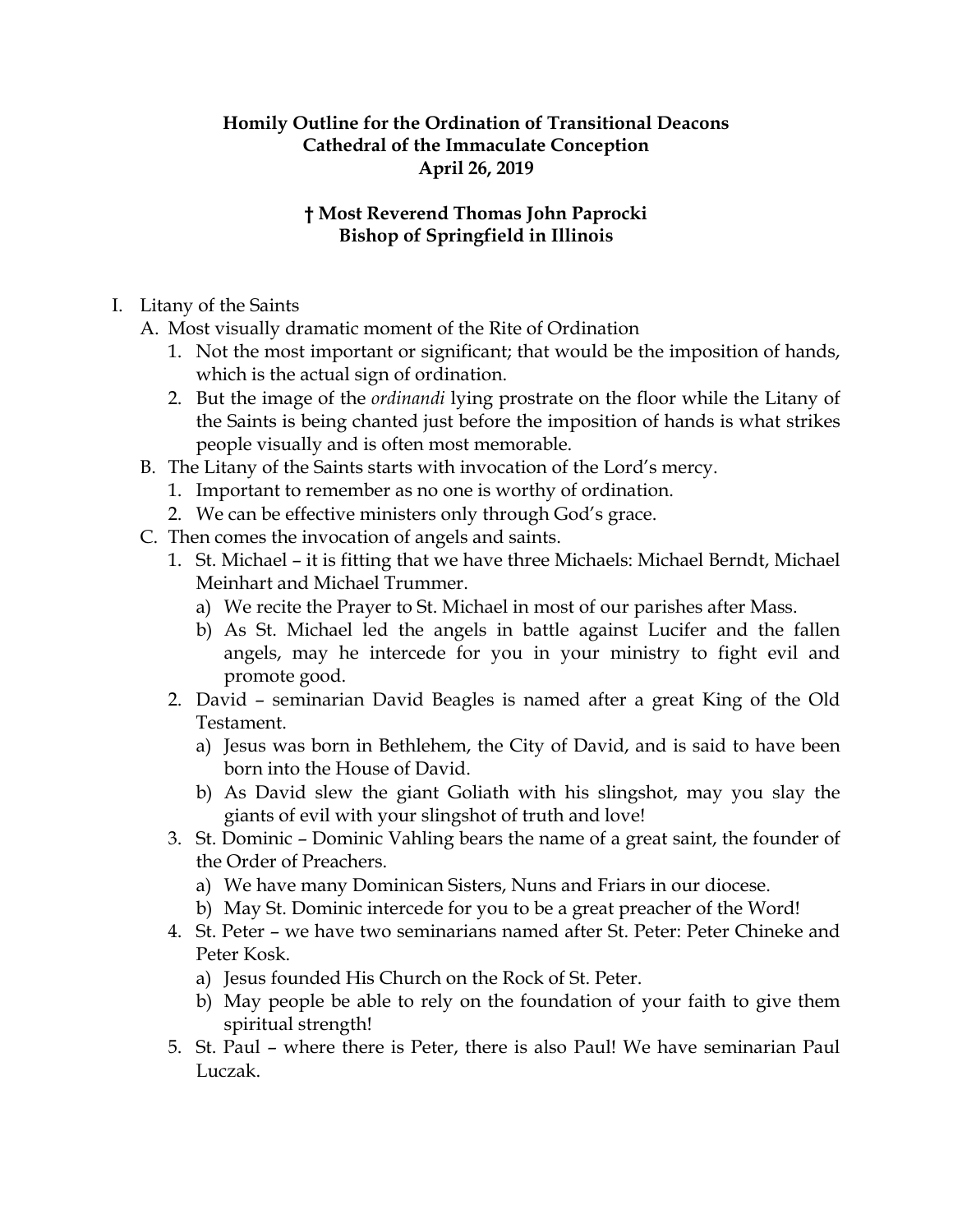- a) Paul Luczak, Peter Chineke and Peter Kosk have all come from far-away lands, sent, in a sense, as apostles to be missionaries here in our diocese.
- b) We have the two great statues of these saints, Peter & Paul, at the top of these pillars in our sanctuary. As St. Paul is depicted with the two-edged sword, may your preaching pierce the hearts of your listeners with the two-edged sword of truth and love!
- 6. I also encourage you to pray to my patron saints, Thomas More and John Fisher.
	- a) St. Thomas More was a lawyer and St. John Fisher was a bishop. The bishop who is ordaining you also happens to be a lawyer!
	- b) As Ss. Thomas More and John Fisher stood firm in the faith, may they give you courage to stand firm in the faith even in the face of great opposition and isolation.
- II. There are three other holy people that I suggest as models for you, as I met each of them personally and they have been role models for me: Pope St. John Paul II, St. Theresa of Calcutta and Cardinal George.
	- A. I saw Pope St. John Paul II in person first in Chicago when he visited in 1979, then several times in Rome when I was doing my graduate studies.
		- 1. When my parents came to Rome in 1988 to celebrate their  $40<sup>th</sup>$  wedding anniversary, we attended Mass with Pope John Paul II at Castel Gandolfo.
		- 2. I also had occasion to concelebrate morning Mass with him in his private chapel on several occasions; he would always be in the chapel praying before we arrived.
		- 3. May you always take the time to recollect yourselves and prepare yourselves before the celebration of the Mass.
		- 4. Pope St. John Paul II appointed me as bishop in 2003, so you are being ordained by a bishop who was named bishop by a canonized saint!
	- B. Cardinal Francis George, the late Archbishop of Chicago, ordained me as bishop, so you share in a great ordinational lineage.
		- 1. Cardinal George was a towering intellectual figure, but he also had a great pastoral heart.
		- 2. May you always continue to learn and nurture your intellectual life, but may you also have a large pastoral heart to put what you have learned at the service of the people under your spiritual care.
	- C. I first met St. Teresa of Calcutta when I was doing my graduate studies in Rome.
		- 1. I used to celebrate Mass for the Missionaries of Charity at San Gregorio near the Coliseum.
		- 2. Once as I was celebrating Mass, I saw a small figure huddled near the potbelly stove at the back of the chapel and I realized it was Mother Teresa.
		- 3. After Mass she came to the sacristy to thank me for celebrating Mass. That was in the days before cell phones, so I don't have a "selfie" photo of Mother Teresa with me!